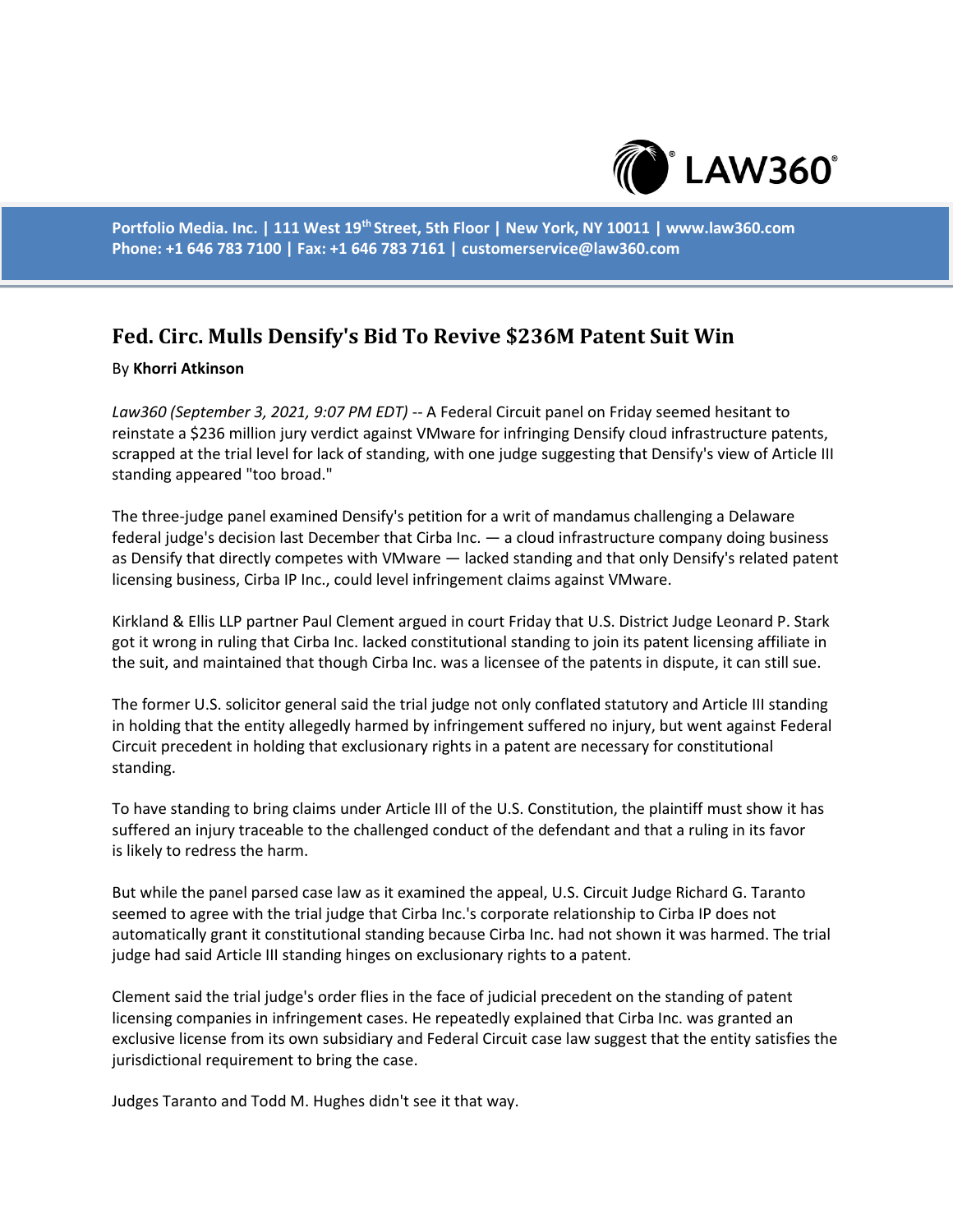"The standard for having a statutory right to sue is not described as having an exclusive license but rather having an exclusionary right — meaning a right to exclude others by going after them," Judge Taranto reasoned. "That's what I took from Judge Stark's view of this license."

Clement called that assertion "baffling" and maintained that Cirba Inc. has an exclusive, transferable worldwide license to use the patents-in-suit.

Unmoved by that argument, Judge Taranto said that still does not mean Cirba Inc. has proprietary rights and the authority to exclude others, unlike Cirba IP.

Judge Hughes, echoing similar sentiments, asserted that a reading of the license suggests Cirba Inc. merely has a right to use the patents.

Circuit Judge Kara Farnandez Stoll also appeared dubious of the lawyers' argument.

The judge explained at one point that if an entity has exclusionary rights to a patent and someone competing against the entity is using said rights, that would provide a basis to sue. However, any harm that comes from not having an exclusionary right to a patent, but someone is competing against the entity nonetheless, wouldn't create an Article III injury to sue, Judge Stoll added.

"Your view of injury is very broad," the judge told Clement.

VMware attorney and Morrison & Foerster LLP partner Deanne E. Maynard urged the panel to affirm the trial judge's ruling. She doubled down that Cirba Inc. has no exclusionary rights and therefore lacked legally protected interest and Article III standing.

Maynard also stated that VMware's legal team sought to resolve the standing issue during pretrial. But the two plaintiffs had argued that standing needed not to be tried and asked the trial judge to address the issue post-trial, she said.

"And significantly, they agreed with us that if they're a bare licensee they'd lack standing," Maynard told the panel. "So they knew, whether it was constitutional or statutory, that they had to prove they were more than a bare licensee to prove their claims."

The underlying case involves 11 patents — the two Densify patents that were at issue in the January 2020 blockbuster jury trial along with four patents VMware asserted in counterclaims, four additional VMware patents and one additional Densify patent asserted in a Virginia federal court case that were later consolidated with the current litigation.

The suit, filed in April 2019, claimed that, following VMware's failed efforts to buy Densify, VMware infringed two of Densify's patents by copying features of its predictive analytics software and incorporating them into the latest versions of VMware's flagship product, which it sells under the brand name vRealize Operations.

Densify alleged that VMware sought to crush the Toronto-based tech startup after an investment banking firm valued Densify at \$500 million and VMware's efforts to acquire it fell apart. A jury awarded Densify \$235.72 million for VMware's infringement of one patent, and \$1.11 million for VMware's infringement of another.